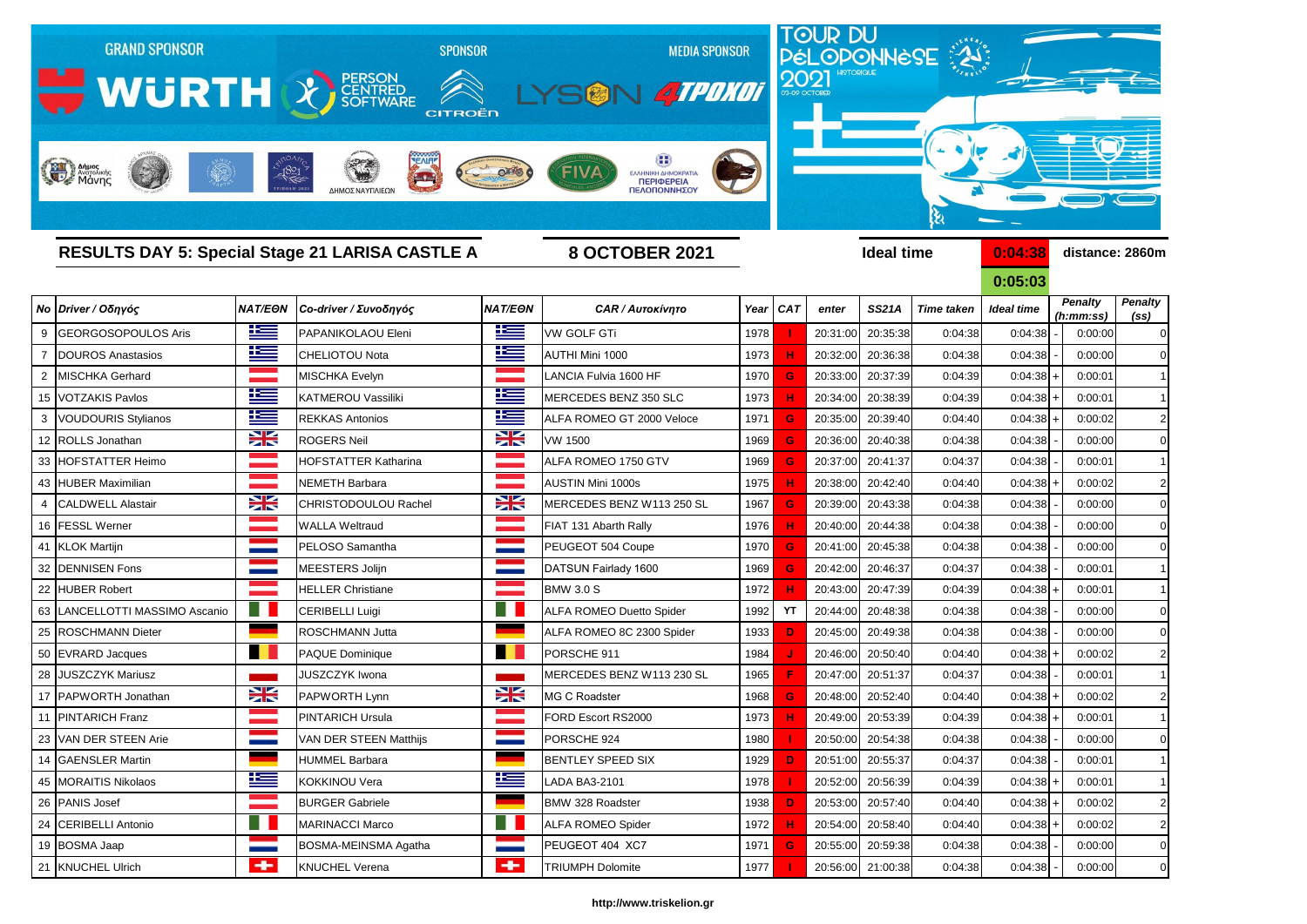

| <b>RESULTS DAY 5: Special Stage 21 LARISA CASTLE A</b> |                |                               |                      | <b>8 OCTOBER 2021</b>             |      |          |          | <b>Ideal time</b> |                   | 0:04:38           | distance: 2860m             |                                     |  |
|--------------------------------------------------------|----------------|-------------------------------|----------------------|-----------------------------------|------|----------|----------|-------------------|-------------------|-------------------|-----------------------------|-------------------------------------|--|
|                                                        |                |                               |                      |                                   |      |          |          |                   |                   | 0:05:03           |                             |                                     |  |
| Νο Driver / Οδηγός                                     | <b>NAT/EON</b> | Co-driver / Συνοδηγός         | <b>NAT/EON</b>       | <b>CAR / Αυτοκίνητο</b>           |      | Year CAT | enter    | <b>SS21A</b>      | <b>Time taken</b> | <b>Ideal time</b> | <b>Penalty</b><br>(h:mm:ss) | <b>Penalty</b><br>(s <sub>s</sub> ) |  |
| 34 OLSZEWSKI Jerzy                                     |                | <b>SCHELFHOUT Lieve</b>       | a sa                 | MERCEDES BENZ W113 280 SL         | 1969 | G        | 20:57:00 | 21:01:45          | 0:04:45           | $0:04:38$ +       | 0:00:07                     | 7                                   |  |
| 58 BEECHENER Richard                                   | X              | <b>BEECHENER Anja</b>         | XK                   | MERCEDES BENZ W113 230 SL         | 1964 |          | 20:58:00 | 21:02:38          | 0:04:38           | 0:04:38           | 0:00:00                     | C                                   |  |
| ARVANITIS Nikolaos*                                    | <u>ik a</u>    | CHARALAMPAKI Ioanna*          | <u>iks </u>          | AUSTIN Healey 100/4 BN2           | 1956 |          | 20:59:00 | 21:03:37          | 0:04:37           | 0:04:38           | 0:00:01                     |                                     |  |
| 36 MLCOCH Hansi                                        |                | <b>STEIDLER Burgi</b>         |                      | ALFA ROMEO Junior Sport Zagato    | 1970 | G        | 21:00:00 | 21:04:38          | 0:04:38           | 0:04:38           | 0:00:00                     |                                     |  |
| 48 WOLHFART Volker                                     |                | LAUTON Karin                  | Ħ                    | PORSCHE 911 SC                    | 1980 |          | 21:01:00 | 21:05:38          | 0:04:38           | 0:04:38           | 0:00:00                     |                                     |  |
| 47 STEFOU Alexandros                                   | <u>ik s</u>    | ZACHAROPOULOS Nikolaos        | <u>iks </u>          | NISSAN A10 Violet                 | 1980 |          | 21:02:00 | 21:06:38          | 0:04:38           | 0:04:38           | 0:00:00                     |                                     |  |
| 35 MOSCICKI Artur                                      |                | <b>MOSCICKI Adrian</b>        |                      | MERCEDES BENZ W113 280 SL         | 1969 |          | 21:03:00 | 21:07:37          | 0:04:37           | 0:04:38           | 0:00:01                     |                                     |  |
| 27   LUZI Lucio                                        | - 11           | <b>MAMBRETTI Anna</b>         | a ka                 | JAGUAR XK120 OTS                  | 1951 |          | 21:04:00 | 21:08:38          | 0:04:38           | 0:04:38           | 0:00:00                     |                                     |  |
| 51 ZACHOPOULOU-ANTONATOU Christi                       |                | ZACHOPOULOU Miranda           | <u>is</u>            | LANCIA Fulvia Coupe 1,3s          | 1973 |          | 21:05:00 | 21:09:38          | 0:04:38           | 0:04:38           | 0:00:00                     |                                     |  |
| 18 KOPER Maarten                                       |                | <b>KOPER Saskia</b>           |                      | PORSCHE 944 Turbo                 | 1985 |          | 21:06:00 | 21:10:38          | 0:04:38           | 0:04:38           | 0:00:00                     |                                     |  |
| 31   DELL"AGNELLO Marco                                |                | DELL"AGNELLO Andrea           |                      | ALFA ROMEO Spider Junior          | 1969 | G        |          | 21:07:00 21:11:38 | 0:04:38           | 0:04:38           | 0:00:00                     |                                     |  |
| 55 FILIPOWICZ Tomasz                                   |                | RODEK Joanna Lidia            |                      | MERCEDES BENZ W121 190 SL         | 1959 |          |          | 21:08:00 21:12:37 | 0:04:37           | 0:04:38           | 0:00:01                     |                                     |  |
| 61 ADRIAENS Serge                                      |                | <b>BELMANS Danielle</b>       |                      | PORSCHE 911                       | 1989 | YT       | 21:09:00 | 21:13:38          | 0:04:38           | 0:04:38           | 0:00:00                     |                                     |  |
| 39 KEMPE Jim                                           |                | <b>KEMPE Hennie</b>           | --                   | <b>ALFA ROMEO GIULIA</b>          | 1971 | G        | 21:10:00 | 21:14:39          | 0:04:39           | $0:04:38$ +       | 0:00:01                     |                                     |  |
| 52 LAGIOS Miltiades                                    | 些              | <b>KOUTSIS Ioannis</b>        | 些                    | MERCEDES BENZ W191/170 DS         | 1953 |          | 21:11:00 | 21:15:38          | 0:04:38           | 0:04:38           | 0:00:00                     |                                     |  |
| 42 STORACE Francesco                                   | ш              | PAULUCCI BAROUKH Francesca    | H.                   | <b>TRIUMPH TR6</b>                | 1974 |          |          | 21:12:00 21:16:38 | 0:04:38           | 0:04:38           | 0:00:00                     |                                     |  |
| 40 BANTZIS Antonios                                    | 些              | PAPASOTIRIOU Dimosthenis      | <u>ik –</u>          | LANCIA Beta Montecarlo            | 1976 |          | 21:13:00 | 21:17:39          | 0:04:39           | $0:04:38$ +       | 0:00:01                     |                                     |  |
| 49 OGNEAN Viorel                                       |                | <b>OGNEAN Levana</b>          |                      | <b>TOYOTA Celica Supra</b>        | 1982 |          | 21:14:00 | 21:18:38          | 0:04:38           | 0:04:38           | 0:00:00                     |                                     |  |
| 46 KUIPER Remco                                        |                | <b>WANTIA Jordy</b>           |                      | DATSUN 180B                       | 1978 |          | 21:15:00 | 21:19:38          | 0:04:38           | 0:04:38           | 0:00:00                     |                                     |  |
| 20 FOWLER David                                        | VZ<br>ZN       | <b>BARNICOAT James</b>        | NZ<br>$\blacksquare$ | <b>TRIUMPH Spitfire MKII</b>      | 1965 |          |          | 21:16:00 21:20:39 | 0:04:39           | $0:04:38$ +       | 0:00:01                     |                                     |  |
| 44 NIETRZEBA Adam                                      |                | <b>LYSON Tomasz</b>           |                      | <b>BUICK Century Custom Wagon</b> | 1976 |          |          | 21:17:00 21:21:38 | 0:04:38           | 0:04:38           | 0:00:00                     | C                                   |  |
| 37 MALUSZYNSKA Joanna                                  |                | DOBANIEWICZ-GRABOWSKA Magdale |                      | MERCEDES BENZ W113 280 SL         | 1970 | G        |          | 21:18:00 21:22:38 | 0:04:38           | 0:04:38           | 0:00:00                     | $\mathsf{C}$                        |  |
| 62 SATRAZEMI Maria                                     | <u>ika </u>    | <b>RALLI Sia</b>              | 上三                   | ALFA ROMEO Spider S4              | 1990 | YT       | 21:19:00 | 21:23:44          | 0:04:44           | $0:04:38$ +       | 0:00:06                     | $\epsilon$                          |  |
| 8 BUSH Julian                                          | X              | PAPWORTH Simon                | X                    | ALFA ROMEO 1750 Spider            | 1971 | G        |          | 21:20:00 21:24:39 | 0:04:39           | $0:04:38$ +       | 0:00:01                     | -1                                  |  |
| 6 KEIJSER Ton**                                        |                | <b>KEIJSER Mariken</b>        |                      | <b>MGA Roadster</b>               | 1958 | E        |          |                   | 12:00:00          | $0:04:38$ +       | 11:55:22                    | 30 <sub>C</sub>                     |  |
| 5   VAN ZANTEN Edward**                                |                | VAN ZANTEN Mirjam             |                      | PEUGEOT 504 Coupe                 | 1972 | н        |          |                   | 12:00:00          |                   | $0:04:38$ + 11:55:22        | 300                                 |  |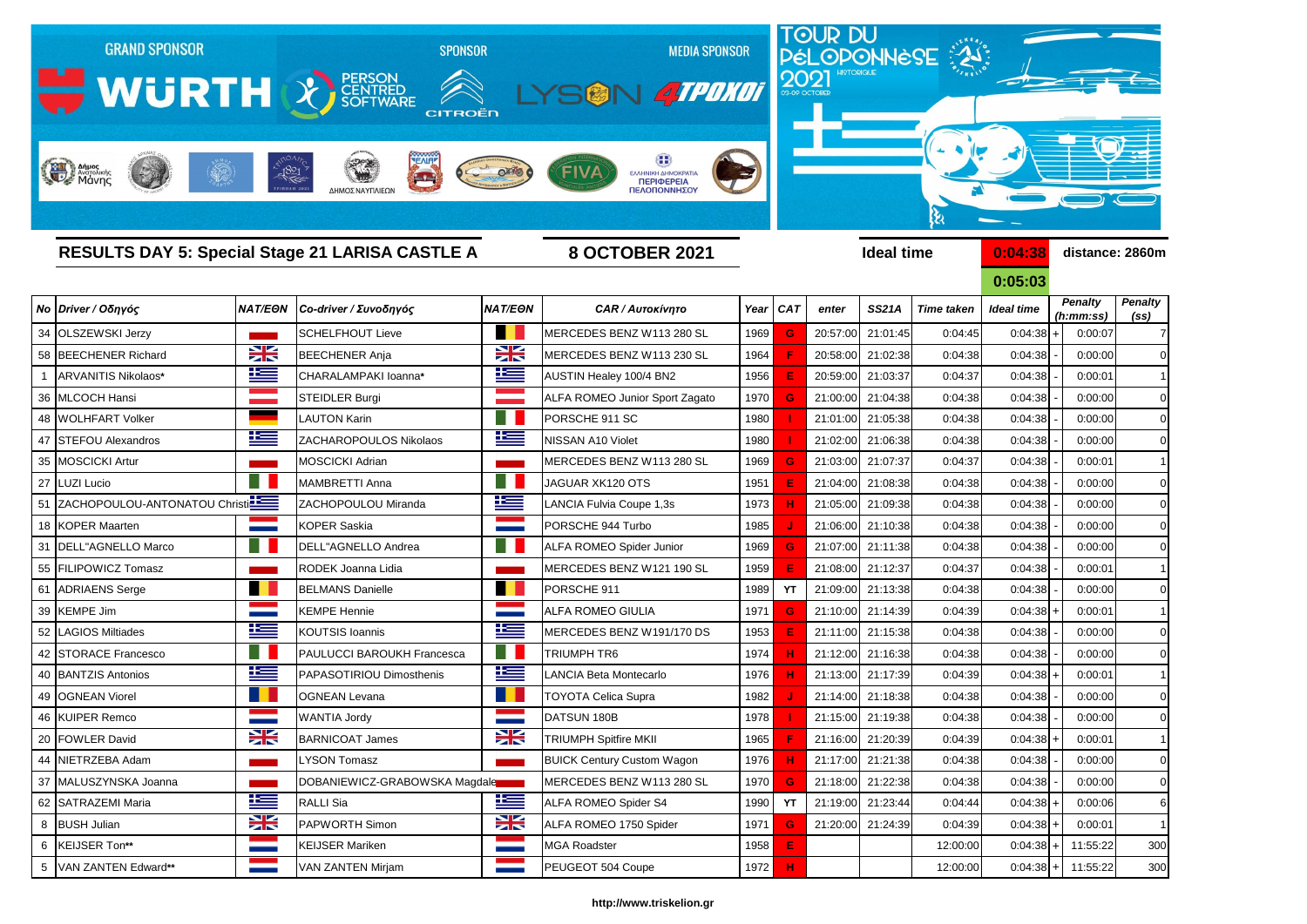

| <b>RESULTS DAY 5: Special Stage 21 LARISA CASTLE A</b> |              |                                 | <b>8 OCTOBER 2021</b> |                                    |      |           | <b>Ideal time</b> | 0:04:38           | distance: 2860m   |                   |  |                             |                                     |
|--------------------------------------------------------|--------------|---------------------------------|-----------------------|------------------------------------|------|-----------|-------------------|-------------------|-------------------|-------------------|--|-----------------------------|-------------------------------------|
|                                                        |              |                                 |                       |                                    |      |           |                   |                   |                   | 0:05:03           |  |                             |                                     |
| Νο Driver / Οδηγός                                     |              | ΝΑΤ/ΕΘΝ   Co-driver / Συνοδηγός | <b>NAT/EON</b>        | <b>CAR / Αυτοκίνητο</b>            |      | Year CAT  | enter             | <b>SS21A</b>      | <b>Time taken</b> | <b>Ideal time</b> |  | <b>Penalty</b><br>(h:mm:ss) | <b>Penalty</b><br>(s <sub>s</sub> ) |
| 29 POSMYK Jordan                                       |              | <b>PALUCHOWSKI Pawel</b>        |                       | MERCEDES BENZ W113 230 SL          | 1965 |           | 21:21:00          |                   | ##########        | 0:04:38           |  | 9:25:38                     | 300                                 |
| 60 NOBLE John                                          | XK           | <b>NOBLE Jean</b>               | XK                    | MERCEDES BENZ 280SL                | 1970 | G         | 21:25:00          | 21:30:04          | 0:05:04           | $0:05:03$ +       |  | 0:00:01                     |                                     |
| 56   MOTTIRONI Pierluigi                               |              | QUINTILIANI Daniela             | 8 H                   | <b>ALFA ROMEO Giulia Sprint</b>    | 1962 |           |                   | 21:26:00 21:31:03 | 0:05:03           | 0:05:03           |  | 0:00:00                     |                                     |
| 57 STIPCICH Pierluigi                                  |              | <b>TOMBOLINI Alfredo</b>        | H.                    | <b>ALFA ROMEO Giulia Spider</b>    | 1962 |           |                   | 21:27:00 21:32:04 | 0:05:04           | 0:05:03           |  | 0:00:01                     |                                     |
| 54 GIUSTINI Carlo                                      |              | MIZINA Svetlana                 | 8 H                   | <b>ALFA ROMEO Giulietta Spider</b> | 1957 | E.        | 21:28:00          | 21:33:03          | 0:05:03           | 0:05:03           |  | 0:00:00                     | C                                   |
| 38 DUPEN Ella                                          | X            | CHRISTODOULOU Sophia            | X                     | VW Beetle 1300                     | 1971 | G         | 21:29:00          |                   | ##########        | 0:05:03           |  | 9:34:03                     | 300                                 |
| 59 SAMARAS Alexandros                                  | <u>ik s</u>  | <b>SAMARA Alexandra</b>         | $\equiv$              | ROLLS ROYCE SILVER SHADOW          | 1968 | G         | 21:30:00          |                   | ##########        | 0:05:03           |  | 9:35:03                     | 300                                 |
| 53 KARIOTIS Ioannis                                    | ▙▆           | <b>KARIOTI Maria</b>            | 些                     | DKW 3=6                            | 1960 | Е         |                   |                   |                   | 0:05:03           |  | 0:05:03                     | 300                                 |
| 64 LOUMIDIS Aris                                       | ١œ           | <b>LOUMIDI Lena</b>             | ١æ                    | <b>CORD Phaeton</b>                | 1936 | <b>SV</b> |                   |                   |                   | 0:04:38           |  | 0:04:38                     | 30 <sub>C</sub>                     |
| 65 SINANOGLOU Athanasios                               | 些            | <b>SANTAMOURI Danae-Sake</b>    | <u>is </u>            | PORSCHE 356 B s cabriolet          | 1963 | <b>SV</b> | 21:32:00          | 21:36:40          | 0:04:40           | $0:04:38$ +       |  | 0:00:02                     | 2                                   |
| 66   INGLESSIS Ioannis                                 | <u> اکتا</u> | KAMILARI Anna-Maria             | 些                     | <b>CHEVROLET Corvette C2</b>       | 1965 | <b>SV</b> |                   |                   |                   | 0:04:38           |  | 0:04:38                     | 300                                 |
| 81 KASTRINOS Alexandros                                | <u>is </u>   | <b>TBA</b>                      | 些                     | PAN KAR BEACH BUGGY                | 1967 | <b>SV</b> |                   |                   |                   | 0:04:38           |  | 0:04:38                     | 30 <sub>C</sub>                     |
| 67 CHRYSOSPATHIS Ioannis                               | <u>is </u>   | <b>VELONI Anny</b>              | <u>iks </u>           | PORSCHE 911T                       | 1971 | <b>SV</b> |                   |                   |                   | 0:04:38           |  | 0:04:38                     | 300                                 |
| 68 ARVANITIS Grigoris                                  | <u>k </u>    | <b>ARVANITI Foteini</b>         | <u>is </u>            | LANCIA Fulvia Coupe 1,3s           | 1972 | <b>SV</b> | 21:33:00          | 21:37:41          | 0:04:41           | $0:04:38$ +       |  | 0:00:03                     |                                     |
| 69 NTZOUMANIS Athanasios                               | <u> عدا</u>  | <b>ZACHARIS KONSTANTINOS</b>    | 些                     | <b>ANCIA Fulvia Coupe 1,3s</b>     | 1973 | <b>SV</b> |                   | 21:35:00 21:39:38 | 0:04:38           | 0:04:38           |  | 0:00:00                     | C                                   |
| 70 KOTTIS Vasileios                                    | <u>is </u>   | <b>TBA</b>                      | <u>is </u>            | <b>BMW 2002</b>                    | 1974 | <b>SV</b> |                   |                   |                   | 0:04:38           |  | 0:04:38                     | <b>300</b>                          |
| 76 NTOULIAS Andreas                                    | <u> تکا</u>  | NTOULIAS Michael                | 些                     | FIAT 124 ABARTH                    | 1974 | <b>SV</b> | 21:42:00          | 21:46:37          | 0:04:37           | 0:04:38           |  | 0:00:01                     |                                     |
| 82   DAGRES Athanasios                                 | <u>is </u>   | DAGRES Georgios                 | <u>is </u>            | <b>MERCEDES BENZ 220</b>           | 1974 | SV        | 21:41:00          | 21:45:35          | 0:04:35           | 0:04:38           |  | 0:00:03                     | 3                                   |
| 71 NIKOLOPOULOU Eleni                                  | <u>is </u>   | <b>GEORGILIS Kostis</b>         | <u>ik a</u>           | <b>VW 1300</b>                     | 1976 | SV        | 21:34:00          | 21:38:39          | 0:04:39           | $0:04:38$ +       |  | 0:00:01                     |                                     |
| 72 MATSOUKIS Petros                                    | Ë            | MALIAKI Maria                   | 些                     | MERCEDES BENZ W123 Coupe           | 1978 | <b>SV</b> | 21:36:00          |                   |                   | $0:04:38$ -       |  | 0:04:38                     | 300                                 |
| 73 KONTOGIORGIS Spyridon                               | ▙▆▆          | <b>ANDRIOTIS Konstantinos</b>   | <u>is </u>            | FIAT X1/9                          | 1980 | <b>SV</b> |                   | 21:38:00 21:40:46 | 0:02:46           | 0:04:38           |  | 0:01:52                     | 112                                 |
| 74 DESYLAS Spyros                                      | <u>k </u>    | <b>DESYLA Aikaterini</b>        | <u>is </u>            | PORSCHE 911T                       | 1980 | <b>SV</b> |                   |                   |                   | 0:04:38           |  | 0:04:38                     | <b>300</b>                          |
| 75 MERTINOS Akis                                       | <u>is </u>   | <b>KYPRAIOS Gerasimos</b>       | <u>is </u>            | FORD Fiesta MK1                    | 1981 | SV        |                   | 21:37:00 21:41:41 | 0:04:41           | $0:04:38$ +       |  | 0:00:03                     | 3                                   |
| 79 KONSTANTAKOS Georgios                               | <u>is </u>   | <b>VICKY Zoe</b>                | <u>is </u>            | <b>MATRA MURENA</b>                | 1981 | SV        |                   | 21:40:00 21:44:42 | 0:04:42           | $0:04:38$ +       |  | 0:00:04                     | $\overline{\mathcal{A}}$            |
| 77   PALAIOLOGOS Ioannis                               | 些            | <b>STRANTZALI Maria</b>         | 华                     | <b>OTUS Excel</b>                  | 1984 | <b>SV</b> |                   | 21:38:00 21:42:39 | 0:04:39           | $0:04:38$ +       |  | 0:00:01                     | -1                                  |
| 78 ZAFIRAKIS Ioannis                                   | <u>ik s</u>  | PATELIDA Kaliopi                | <u>ik s</u>           | <b>TOYOTA Celica-Supra</b>         | 1984 | SV        |                   | 21:39:00 21:43:39 | 0:04:39           | $0:04:38$ +       |  | 0:00:01                     | -1                                  |